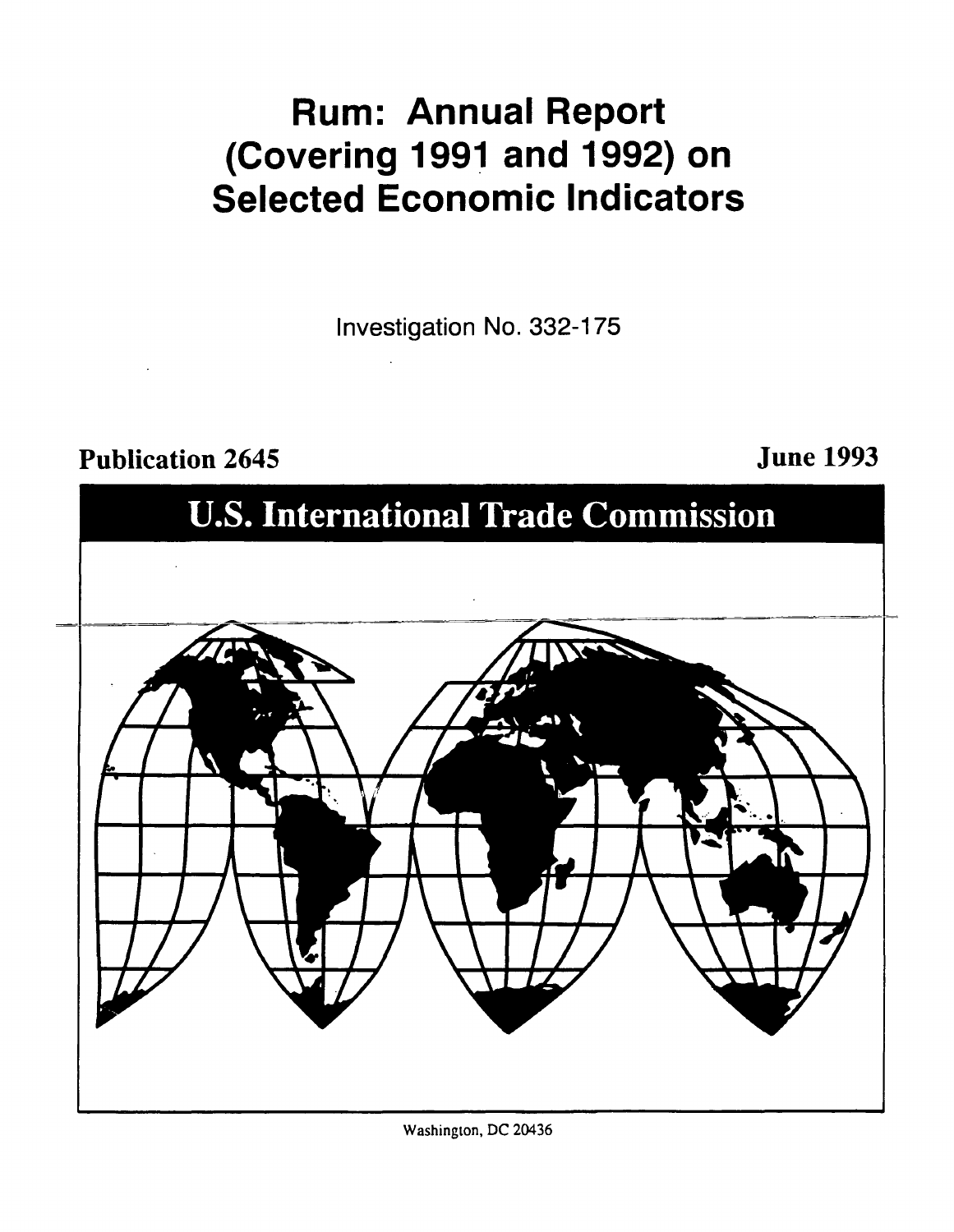# U.S. International Trade Commission

# COMMISSIONERS

Don E. Newquist, Chairman Peter S. Watson, Vice Chairman David B. Rohr Anne E. Brunsdale Carol T. Crawford Janet A. Nuzum

> Robert A. Rogowsky Director of Operations

Vern Simpson Director of Industries

*This report was prepared principally by* 

Amy Harney

Agriculture Crops Branch Agriculture and Forest Products Division

Address all communications to Secretary to the Commission United States International Trade Commission Washington, DC 20436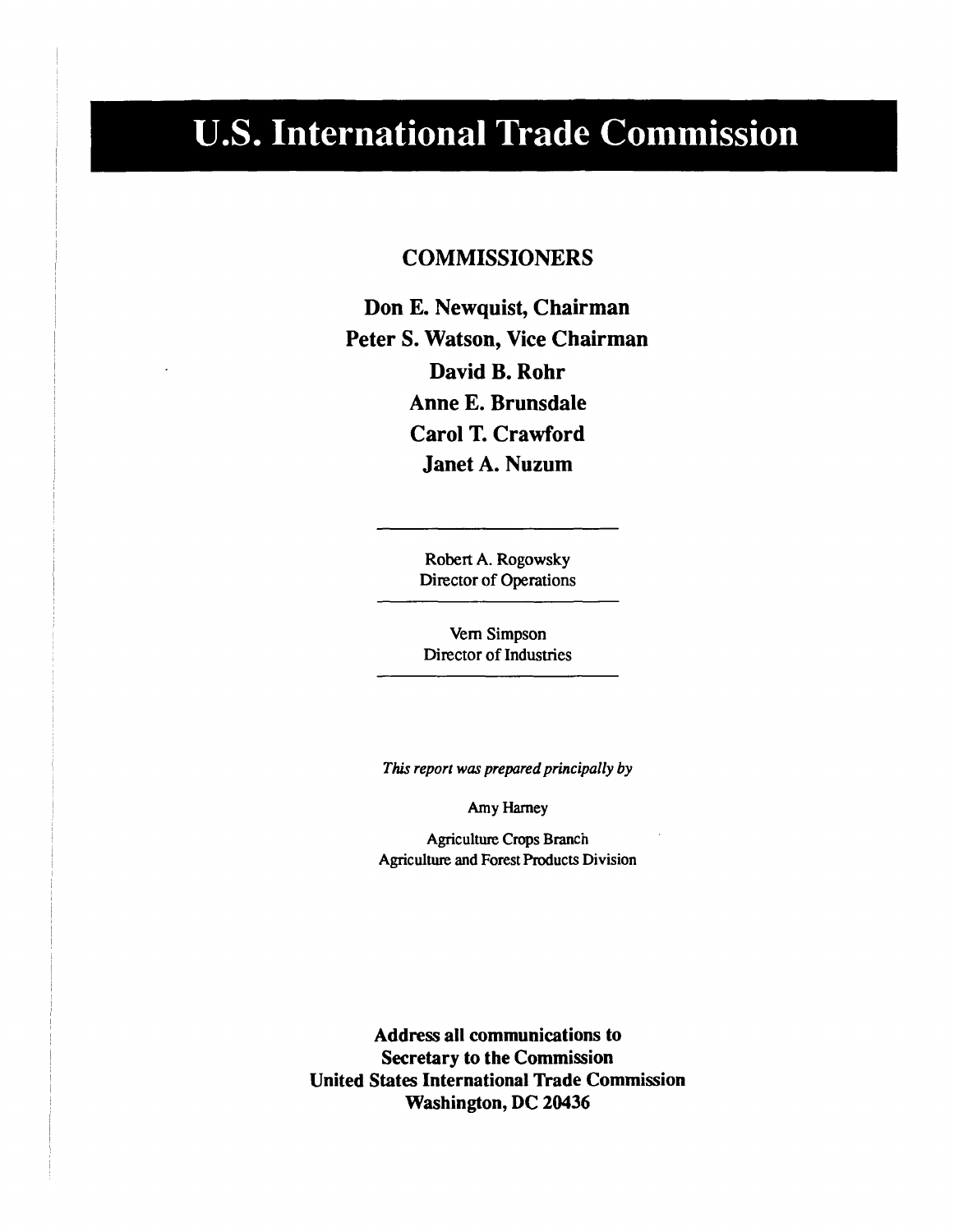# U.S. International Trade Commission

Washington, DC 20436

# Rum: Annual Report (Covering 1991 and 1992) on Selected Economic Indicators

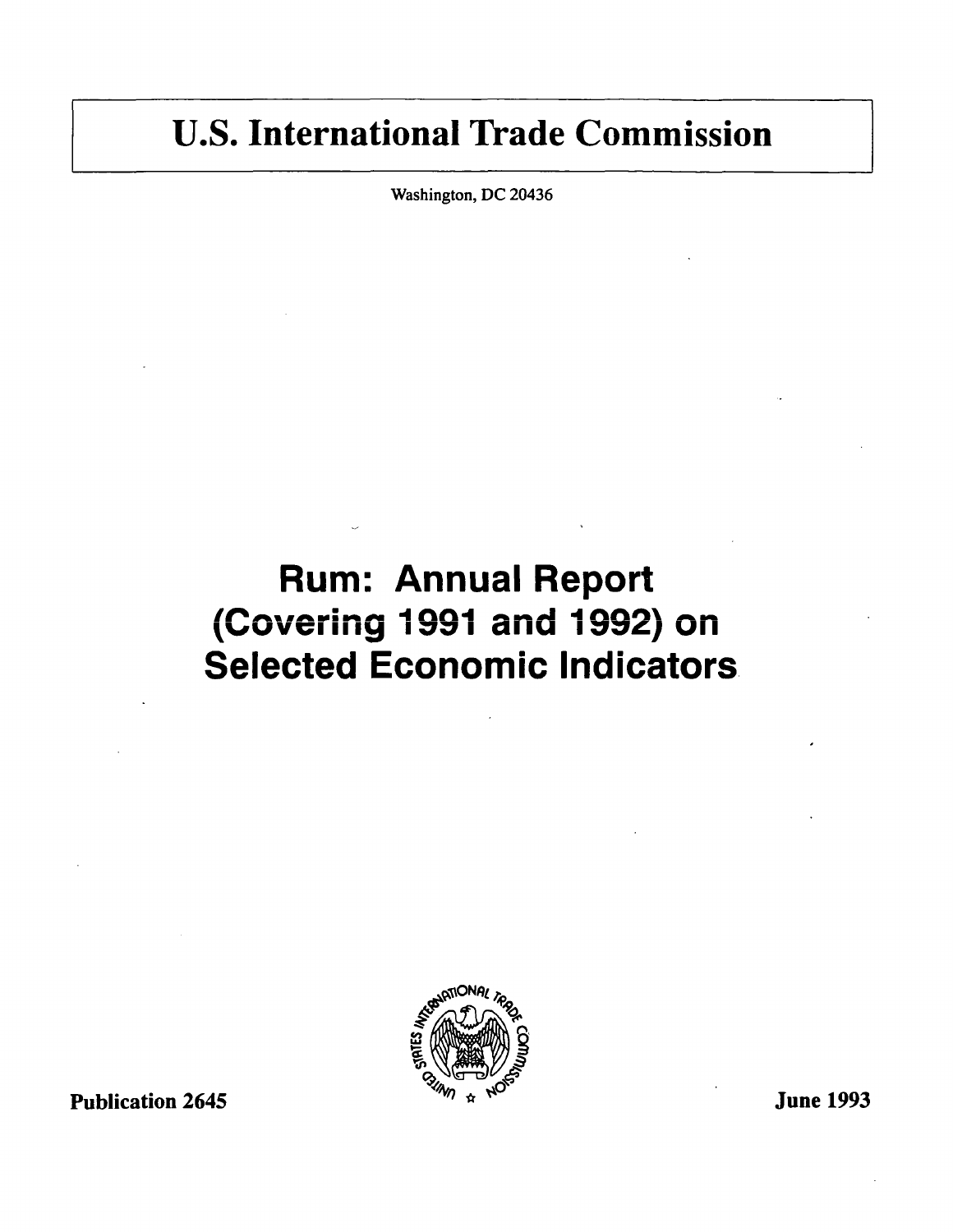#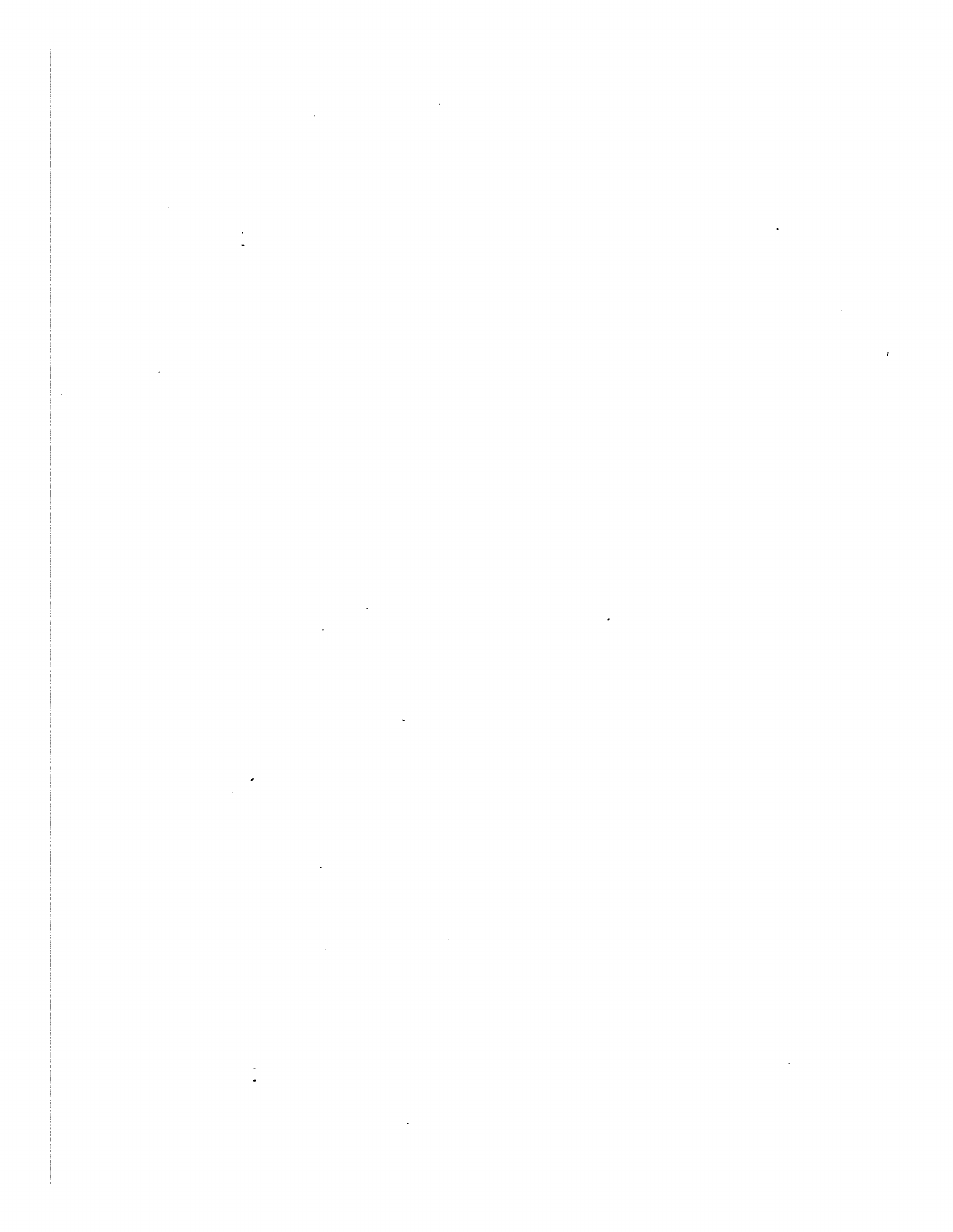## PREFACE

On January 13, 1984, at the request of the Chairman of the Committee on Finance, U.S. Senate, and in accordance with the provisions of section 332(b) of the Tariff Act of 1930 (19 U.S.C. 1332(b)), the United States International Trade Commission instituted investigation No. 332-175, Rum: Annual Report on Selected Economic Indicators. The purpose of the report is to gather and compile data on the rum industry from public sources and report such data to the Committee on an annual basis.

The report, as requested by the Finance Committee, contains the following statistical information on rum: (1) U.S. production; (2) U.S. exports; (3) imports for consumption (total and by countries designated as eligible for the Caribbean Basin Initiative (CBI)); (4) apparent U.S. consumption; and (5) shipments from Puerto Rico and the U.S. Virgin Islands to the United States.

The ninth annual report covers 1991 and 1992. Subsequent reports will be issued on a calendar-year basis as long as rum is accorded duty-free treatment pursuarit to the Caribbean Basin Economic Recovery Act; the next report covering calendar year 1993 will be issued in 1994 as soon as data are available.

i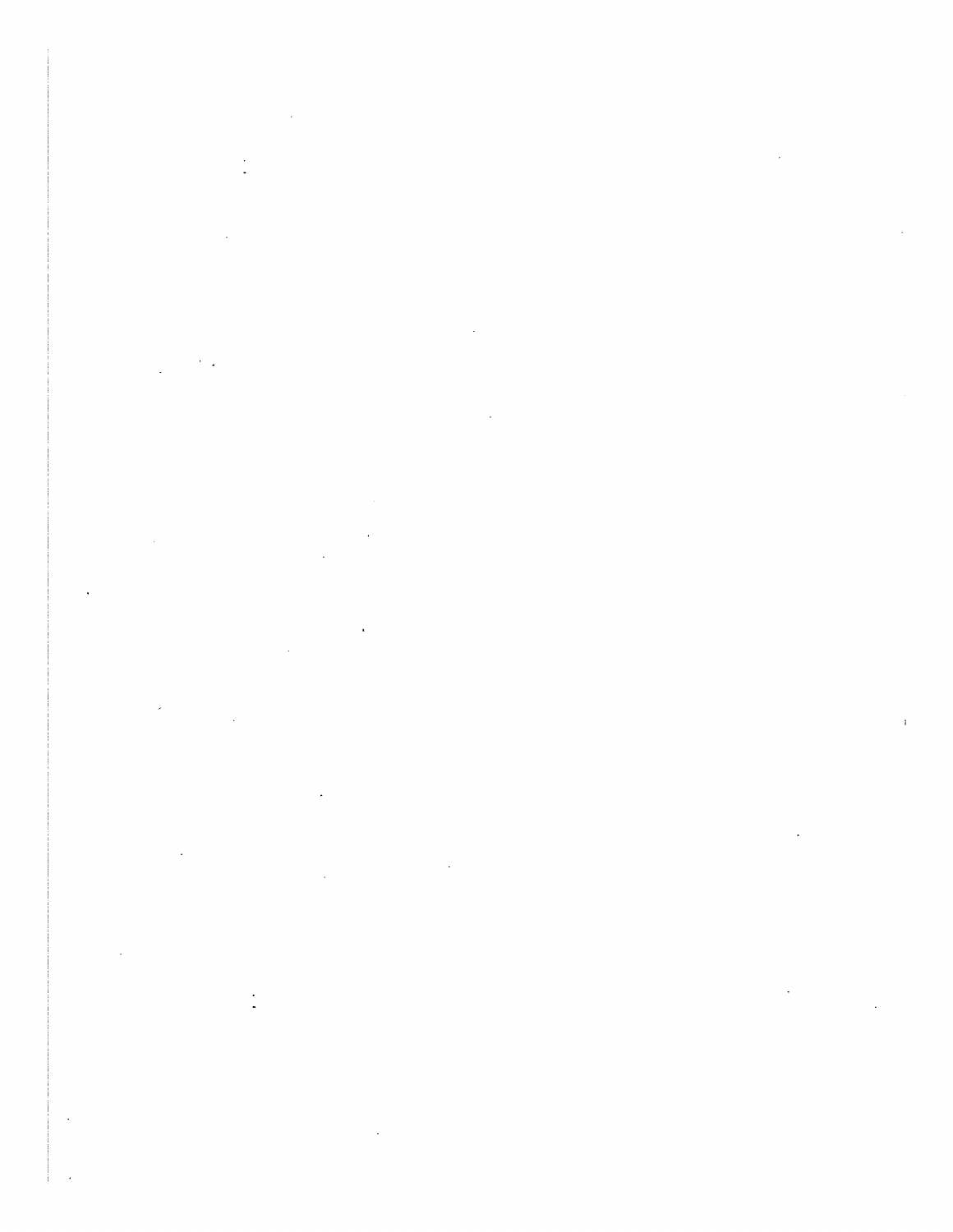# C 0 N T E N T S

 $\sim 10^{-10}$ 

 $\sim$   $\sim$ 

 $\sim$   $\sim$ 

 $\sim$ 

 $\sim$   $\sim$ 

#### $\mathcal{L}^{\text{max}}_{\text{max}}$  and  $\mathcal{L}^{\text{max}}_{\text{max}}$  $\label{eq:2} \mathcal{L} = \mathcal{L} \left( \mathcal{L} \right) \mathcal{L} \left( \mathcal{L} \right) \mathcal{L} \left( \mathcal{L} \right)$ Page Preface . i Highlights 1

# Tables

|    | 1. Rum: U.S. production, exports of domestic merchandise, imports                                                         |                |
|----|---------------------------------------------------------------------------------------------------------------------------|----------------|
|    | for consumption, and apparent consumption, 1990-92<br>2. Rum: U.S. imports for consumption, by designated CBI             | $\overline{2}$ |
|    | countries and other sources, 1991 and 1992                                                                                | 3.             |
|    | 3. Rum in containers each holding not over 4 liters: U.S. imports                                                         |                |
|    | for consumption, by designated CBI countries and other sources,                                                           |                |
|    | 4. Rum in containers each holding over 4 liters: U.S. imports                                                             | 4              |
|    | for consumption, by designated CBI countries and other sources,                                                           |                |
|    |                                                                                                                           | 5              |
|    | 5. Rum in containers each holding over 4 liters, valued at not over                                                       |                |
|    | 53 cents per proof liter: U.S. imports for consumption, by                                                                |                |
| 6. | designated CBI countries and other sources, 1991 and 1992<br>Rum in containers each holding over 4 liters, valued at over | 6              |
|    | 53 cents but not over 92 cents per proof liter: U.S. imports                                                              |                |
|    | for consumption, by designated CBI countries and other                                                                    |                |
|    |                                                                                                                           |                |
|    | 7. Rum in containers each holding over 4 liters, valued at over                                                           |                |
|    | 92 cents per proof liter: U.S. imports for consumption, by<br>designated CBI countries and other sources, 1991 and 1992   | 8              |
| 8. | Rum: U.S. exports of domestic merchandise, by principal                                                                   |                |
|    |                                                                                                                           | 9              |
| 9. | Rum: Shipments from Puerto Rico and the U.S. Virgin Islands                                                               |                |
|    |                                                                                                                           | 10             |

 $\varphi^{(1)}$ 

 $\sim 10^7$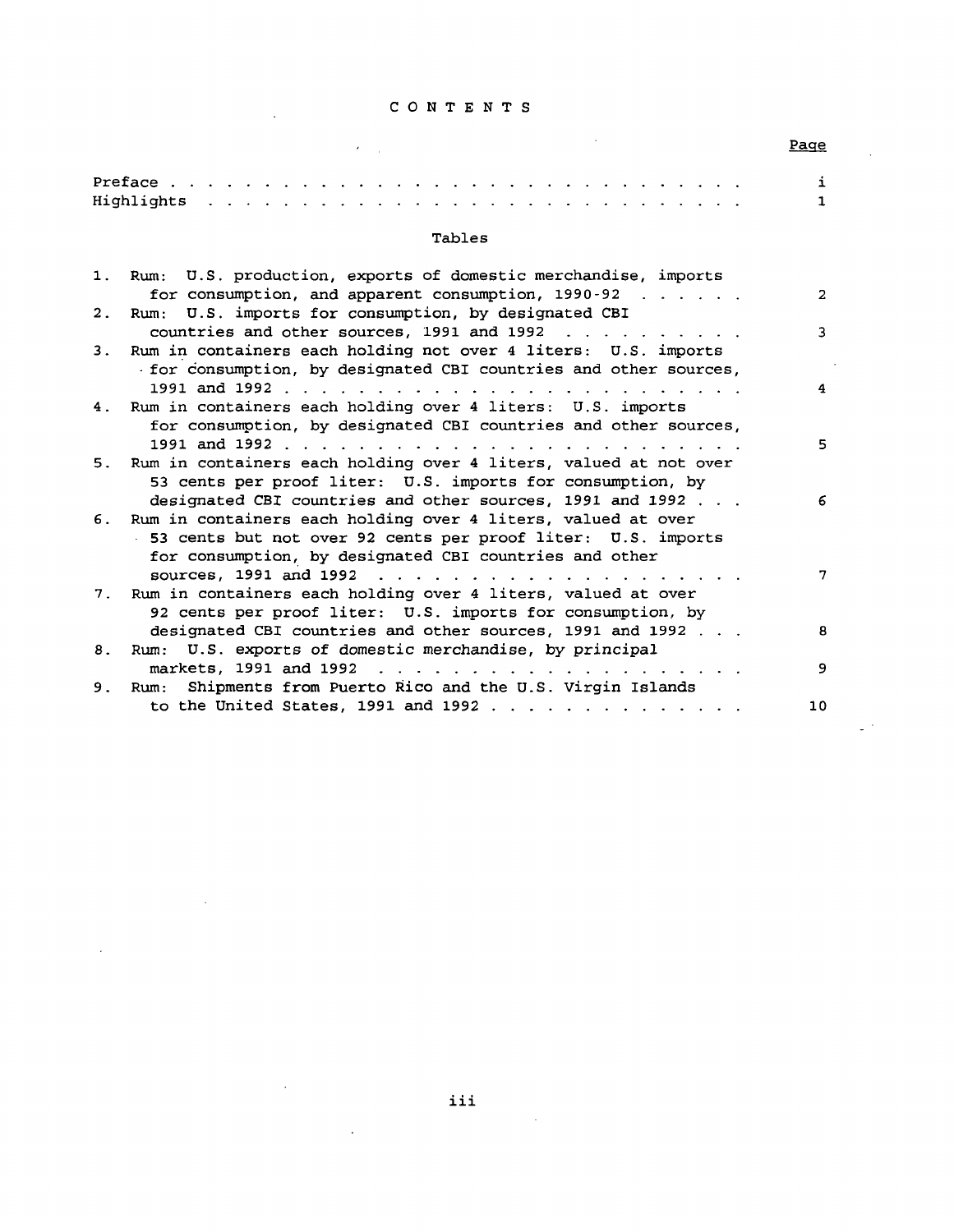$\label{eq:2.1} \frac{1}{\sqrt{2}}\int_{\mathbb{R}^3}\frac{1}{\sqrt{2}}\left(\frac{1}{\sqrt{2}}\right)^2\frac{1}{\sqrt{2}}\left(\frac{1}{\sqrt{2}}\right)^2\frac{1}{\sqrt{2}}\left(\frac{1}{\sqrt{2}}\right)^2\frac{1}{\sqrt{2}}\left(\frac{1}{\sqrt{2}}\right)^2.$ 

 $\label{eq:2.1} \frac{1}{\sqrt{2}}\int_{0}^{\infty}\frac{1}{\sqrt{2\pi}}\left(\frac{1}{\sqrt{2\pi}}\right)^{2\alpha} \frac{1}{\sqrt{2\pi}}\int_{0}^{\infty}\frac{1}{\sqrt{2\pi}}\left(\frac{1}{\sqrt{2\pi}}\right)^{\alpha} \frac{1}{\sqrt{2\pi}}\int_{0}^{\infty}\frac{1}{\sqrt{2\pi}}\frac{1}{\sqrt{2\pi}}\frac{1}{\sqrt{2\pi}}\frac{1}{\sqrt{2\pi}}\frac{1}{\sqrt{2\pi}}\frac{1}{\sqrt{2\pi}}\frac{1}{\sqrt{2\pi}}$ 

 $\label{eq:2.1} \frac{1}{\sqrt{2}}\sum_{i=1}^n\frac{1}{\sqrt{2\pi}}\sum_{i=1}^n\frac{1}{\sqrt{2\pi}}\sum_{i=1}^n\frac{1}{\sqrt{2\pi}}\sum_{i=1}^n\frac{1}{\sqrt{2\pi}}\sum_{i=1}^n\frac{1}{\sqrt{2\pi}}\sum_{i=1}^n\frac{1}{\sqrt{2\pi}}\sum_{i=1}^n\frac{1}{\sqrt{2\pi}}\sum_{i=1}^n\frac{1}{\sqrt{2\pi}}\sum_{i=1}^n\frac{1}{\sqrt{2\pi}}\sum_{i=1}^n\frac{$ 

 $\label{eq:2.1} \frac{1}{\sqrt{2}}\int_{\mathbb{R}^3}\frac{1}{\sqrt{2}}\left(\frac{1}{\sqrt{2}}\right)^2\frac{1}{\sqrt{2}}\left(\frac{1}{\sqrt{2}}\right)^2\frac{1}{\sqrt{2}}\left(\frac{1}{\sqrt{2}}\right)^2\frac{1}{\sqrt{2}}\left(\frac{1}{\sqrt{2}}\right)^2.$  $\mathcal{L}^{\text{max}}_{\text{max}}$  and  $\mathcal{L}^{\text{max}}_{\text{max}}$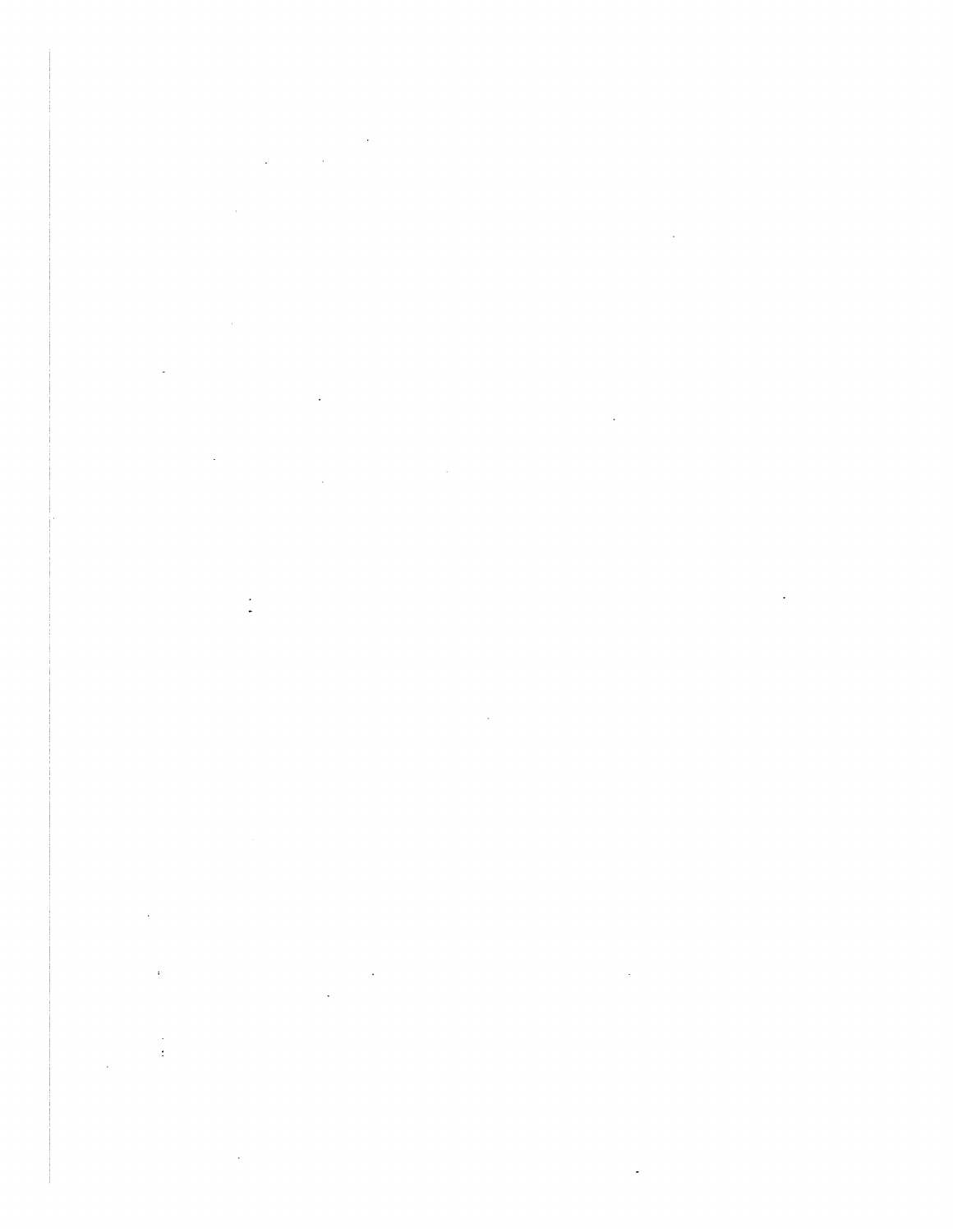## **HIGHLIGHTS**

The following are highlights of the economic data collected on rum for

1991 and 1992.

- During 1991-92, U.S. production of rum decreased by 7 percent to 90.3 million proof liters.
- U.S. rum exports, in terms of both quantity and value, increased by more than a third during 1991-92, from 9.7 million proof liters, valued at \$8.9 million, in 1991, to 12.9 million proof liters, valued at \$12.2 million in 1992.
- The quantity of U.S. rum imports declined by 6 percent from 6.5 million proof liters in 1991, to 6.1 million proof liters in 1992, while the value of U.S. rum imports declined by 19 percent, from \$12.7 million in 1991, to \$10.3 million in 1992.
- Rum imports from CBI eligible countries accounted for 89 percent of the value of total rum imports in 1991, and a somewhat smaller portion--85 percent--in 1992. Rum imports from Jamaica alone represented 63 percent of the value of rum imports from all CBI eligible countries in 1991 and rose to 73 percent of such value in 1992.
- Apparent U.S. consumption of rum fell by 9 percent, during 1991- 92, to 84.8 million proof liters. The import-to-consumption ratio grew to 7.19 percent in 1992, compared with 6.99 percent in 1991.
- Rum shipments from Puerto Rico to the United States fell by 5 percent from 75.8 million proof liters in 1991 to 72.0 million proof liters in 1992. During the same 2 years, rum shipments from the U.S. Virgin Islands to the United States remained relatively unchanged at 8.0 million proof liters.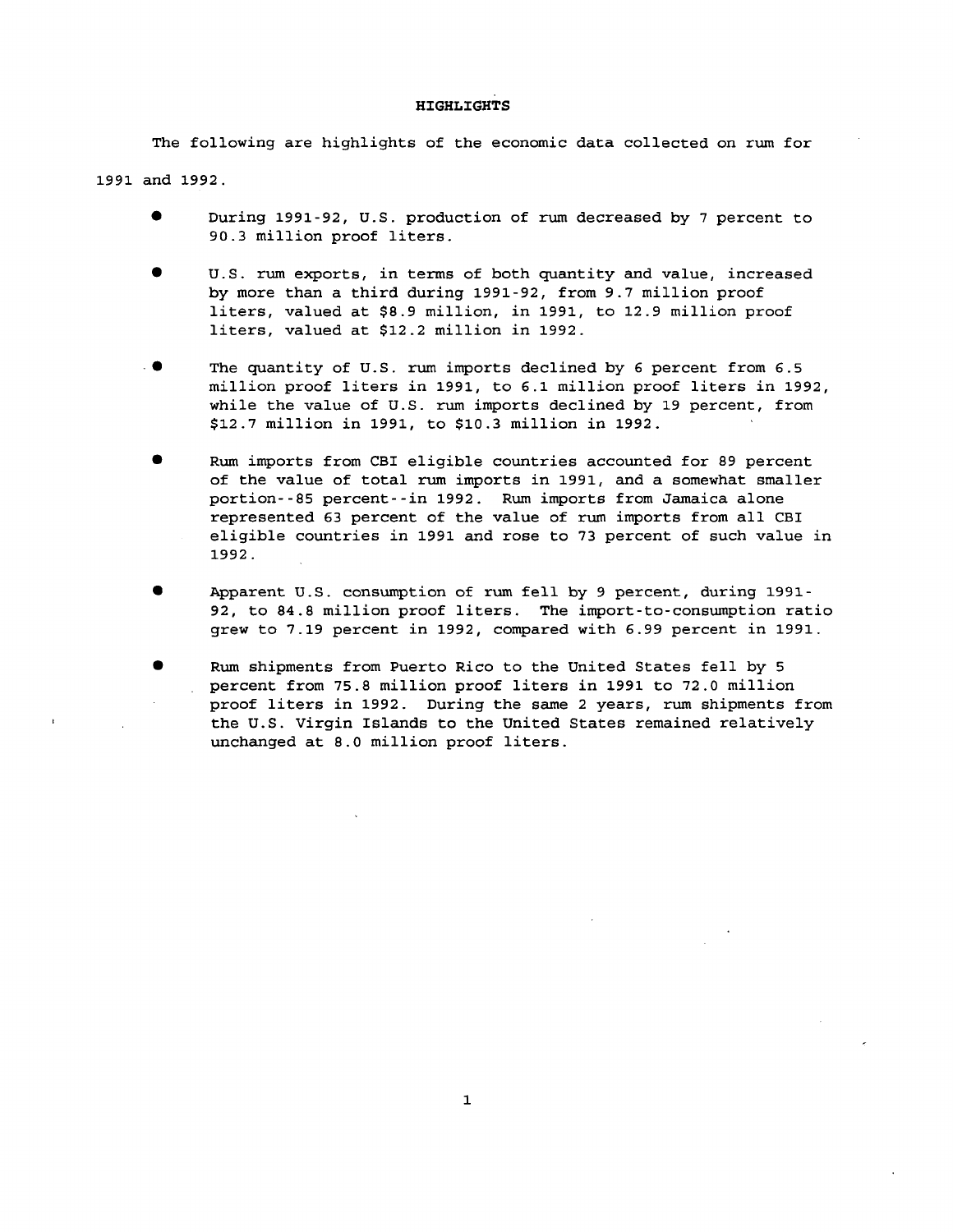Rum: U.S. production, exports of domestic merchandise, imports for consumption, and apparent consumption, 1990-92

|      |                                                          |   |  |                 |                |                       |                               | Ratio        |
|------|----------------------------------------------------------|---|--|-----------------|----------------|-----------------------|-------------------------------|--------------|
|      |                                                          |   |  |                 |                |                       | Apparent                      | (percent) of |
|      |                                                          |   |  | Produc-         |                |                       | consump-                      | imports to   |
| Year |                                                          |   |  | $\text{tion}^1$ | <b>Exports</b> | Imports               | $\text{tion}^2$               | consumption  |
|      |                                                          |   |  |                 |                |                       | Quantity (1,000 proof liters) |              |
|      |                                                          |   |  |                 |                |                       |                               |              |
| 1990 | $\mathbf{r}$ and $\mathbf{r}$ and $\mathbf{r}$           |   |  | 108,229         | 7,411          | 6,292                 | 107,027                       | 5.88         |
| 1991 | $\mathbf{r}=\mathbf{r}+\mathbf{r}+\mathbf{r}+\mathbf{r}$ |   |  | 97,192          | 9,682          | 6,510                 | 93,100                        | 6.99         |
| 1992 |                                                          | . |  | <u>90,273</u>   | <u>12,936 </u> | 6,101                 | 84,805                        | 7.19         |
|      |                                                          |   |  |                 |                |                       |                               |              |
|      |                                                          |   |  |                 |                | Value (1,000 dollars) |                               |              |
|      |                                                          |   |  |                 |                |                       |                               |              |
| 1990 |                                                          | . |  | 125,546         | 7,088          | 17,279                | (3)                           |              |
| 1991 | $\cdots$ . The set of $\cdots$                           |   |  | 109,827         | 8,862          | 12,670                | (3)                           |              |
| 1992 |                                                          | . |  | <u>96,592</u>   | 12,176         | 10,260                |                               |              |
|      |                                                          |   |  |                 |                |                       |                               |              |
|      |                                                          |   |  |                 |                |                       | Unit value (per proof liter)  |              |
|      |                                                          |   |  |                 |                |                       |                               |              |
| 1990 |                                                          | . |  | \$1.16          | \$0.96         | \$2.75                |                               |              |
| 1991 |                                                          | . |  | 1.13            | .92            | 1.95                  |                               |              |
| 1992 |                                                          |   |  | 1.07            | .94            | 1.68                  |                               |              |
|      |                                                          |   |  |                 |                |                       |                               |              |

<sup>1</sup> Represents rum produced in the United States, Puerto Rico, or the U.S. Virgin Islands, and bottled in the United States, as reported by the Bureau of Alcohol, Tobacco, and Firearms, U.S. Department of the Treasury; and shipments of bottled rum into the United States from Puerto Rico and the U.S. Virgin Islands, reported by the Bureau of the Census, U.S. Department of Commerce. Production data for 1991 have been corrected from that provided in USITC Publication 2522. Value is estimated from the average value of bottled rum shipped to the United States from Puerto Rico and the U.S. Virgin Islands.

Adjusted for stock changes as reported by the U.S. Department of the Treasury.<br> $3$  Not available.

Source: Production data compiled from official statistics of the U.S. Department of the Treasury and the U.S. Department of Commerce, with conversions by the staff of the U.S. International Trade Commission; imports and exports compiled from official statistics of the U.S. Department of Commerce.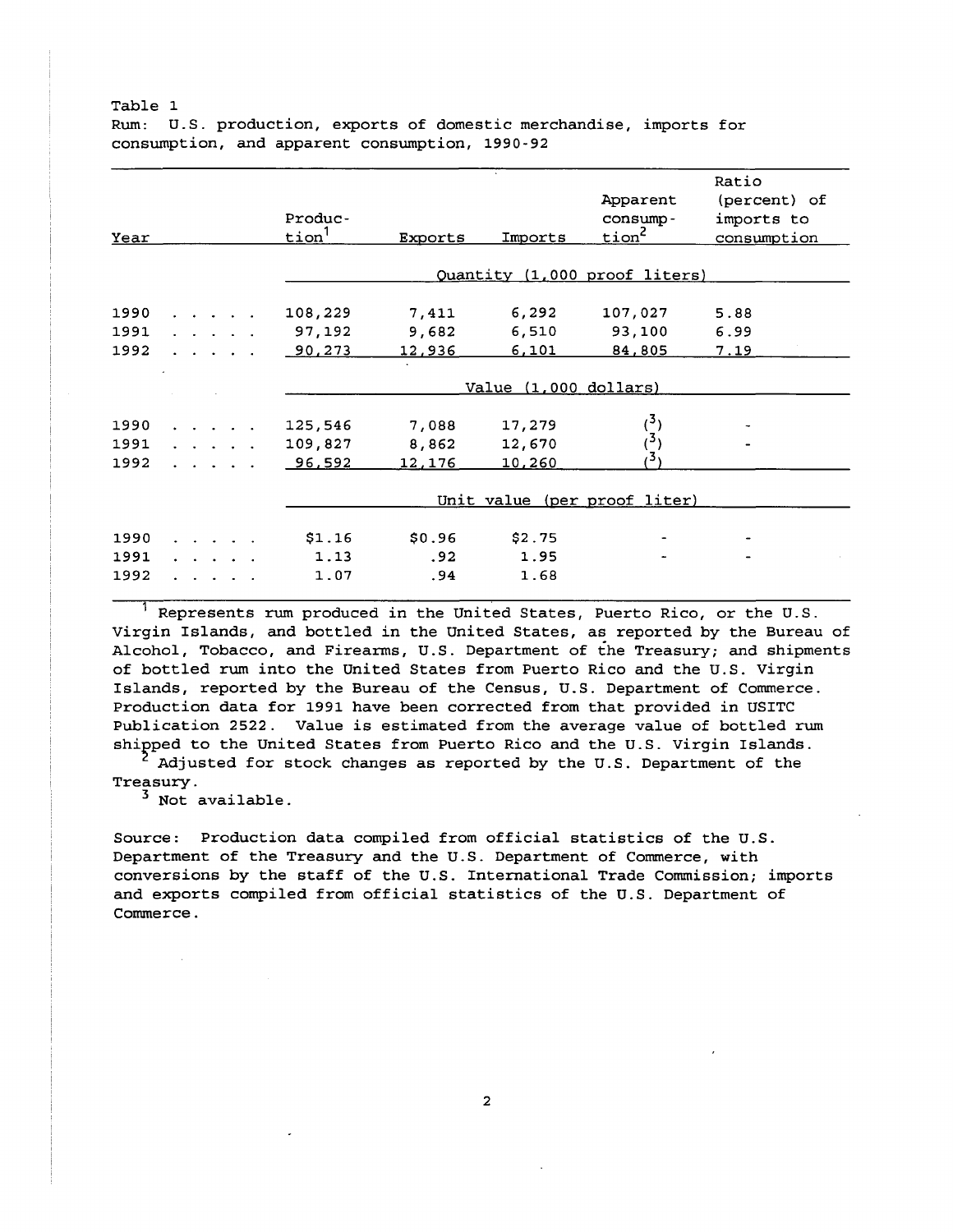Table 2 Rum: U.S. imports for consumption, by designated CBI countries and other sources, 1991 and 1992

| Source                                                                                                                                                                                                                                                         | 1991   | 1992                                      |
|----------------------------------------------------------------------------------------------------------------------------------------------------------------------------------------------------------------------------------------------------------------|--------|-------------------------------------------|
|                                                                                                                                                                                                                                                                |        | Quantity (1,000 proof liters)             |
| CBI countries:                                                                                                                                                                                                                                                 |        |                                           |
| Jamaica                                                                                                                                                                                                                                                        | 2,902  | 2,856                                     |
| Barbados<br>$\frac{1}{2}$ , $\frac{1}{2}$ , $\frac{1}{2}$ , $\frac{1}{2}$ , $\frac{1}{2}$ , $\frac{1}{2}$ , $\frac{1}{2}$ , $\frac{1}{2}$ , $\frac{1}{2}$ , $\frac{1}{2}$                                                                                      | 2,428  | 2,199                                     |
| Dominican Republic<br>and the contract of the contract of                                                                                                                                                                                                      | 355    | 164                                       |
| Bahamas                                                                                                                                                                                                                                                        | 85     | 71                                        |
| Guyana                                                                                                                                                                                                                                                         | 228    | 202                                       |
| All other.<br>$\mathbf{r}$ , $\mathbf{r}$ , $\mathbf{r}$ , $\mathbf{r}$ , $\mathbf{r}$ , $\mathbf{r}$<br>$\mathcal{L}$                                                                                                                                         | 175    | 159                                       |
| Total of CBI countries                                                                                                                                                                                                                                         | 6,173  | 5,651                                     |
| All other $\ldots$ , $\ldots$                                                                                                                                                                                                                                  | 337    | 450                                       |
| Total<br>$\overline{\phantom{a}}$                                                                                                                                                                                                                              | 6,510  | 6,101                                     |
|                                                                                                                                                                                                                                                                |        | Value (1,000 dollars)                     |
| CBI countries:                                                                                                                                                                                                                                                 |        |                                           |
| Jamaica                                                                                                                                                                                                                                                        | 7,183  | 6,377                                     |
| Barbados<br>$\mathbf{r}$ . The contract of the contract of the contract of the contract of the contract of the contract of the contract of the contract of the contract of the contract of the contract of the contract of the contract of th<br>$\sim$ $\sim$ | 1,699  | 1,186                                     |
| Dominican Republic<br>$\sim$ $\sim$ $\sim$<br>$\mathbf{L} = \mathbf{L}$                                                                                                                                                                                        | 1,484  | 403                                       |
| Bahamas                                                                                                                                                                                                                                                        | 251    | 253                                       |
| Guyana                                                                                                                                                                                                                                                         | 264    | 216                                       |
| All other $\ldots$                                                                                                                                                                                                                                             | 437    | 280                                       |
| Total of CBI countries                                                                                                                                                                                                                                         | 11,318 | 8,715                                     |
| All other $\ldots$ $\ldots$ $\ldots$                                                                                                                                                                                                                           | 1,352  | 1,545                                     |
| Total<br>$\sim$                                                                                                                                                                                                                                                | 12,670 | 10,260                                    |
|                                                                                                                                                                                                                                                                |        | Unit value (per proof liter) <sup>1</sup> |
| CBI countries:                                                                                                                                                                                                                                                 |        |                                           |
| Jamaica                                                                                                                                                                                                                                                        | \$2.48 | \$2.23                                    |
| $Barbados$                                                                                                                                                                                                                                                     | .70    | .54                                       |
| Dominican Republic<br>$\begin{array}{cccccccccccccc} \bullet & \bullet & \bullet & \bullet & \bullet & \bullet & \bullet & \bullet & \bullet \end{array}$                                                                                                      | 4.19   | $2.46\sqrt{ }$                            |
| Bahamas                                                                                                                                                                                                                                                        | 2.95   | 3.56                                      |
| Guyana<br>$\mathbf{r}$ , $\mathbf{r}$ , $\mathbf{r}$ , $\mathbf{r}$<br>$\sim$ $\sim$                                                                                                                                                                           | 1.16   | 1.07                                      |
| All other<br>$\sim$                                                                                                                                                                                                                                            | 2.50   | 1.76                                      |
| Average of CBI countries<br>$\mathbf{z} = \mathbf{z}$ .                                                                                                                                                                                                        | 1.83   | 1.54                                      |
| All other                                                                                                                                                                                                                                                      | 4.01   | 3.44                                      |
|                                                                                                                                                                                                                                                                |        |                                           |

<sup>1</sup>calculations based on unrounded figures.

 $\hat{A}$ 

Source: Compiled from official statistics of the U.S. Department of Commerce.

 $\sim 10^{-10}$ 

 $\mathcal{A}$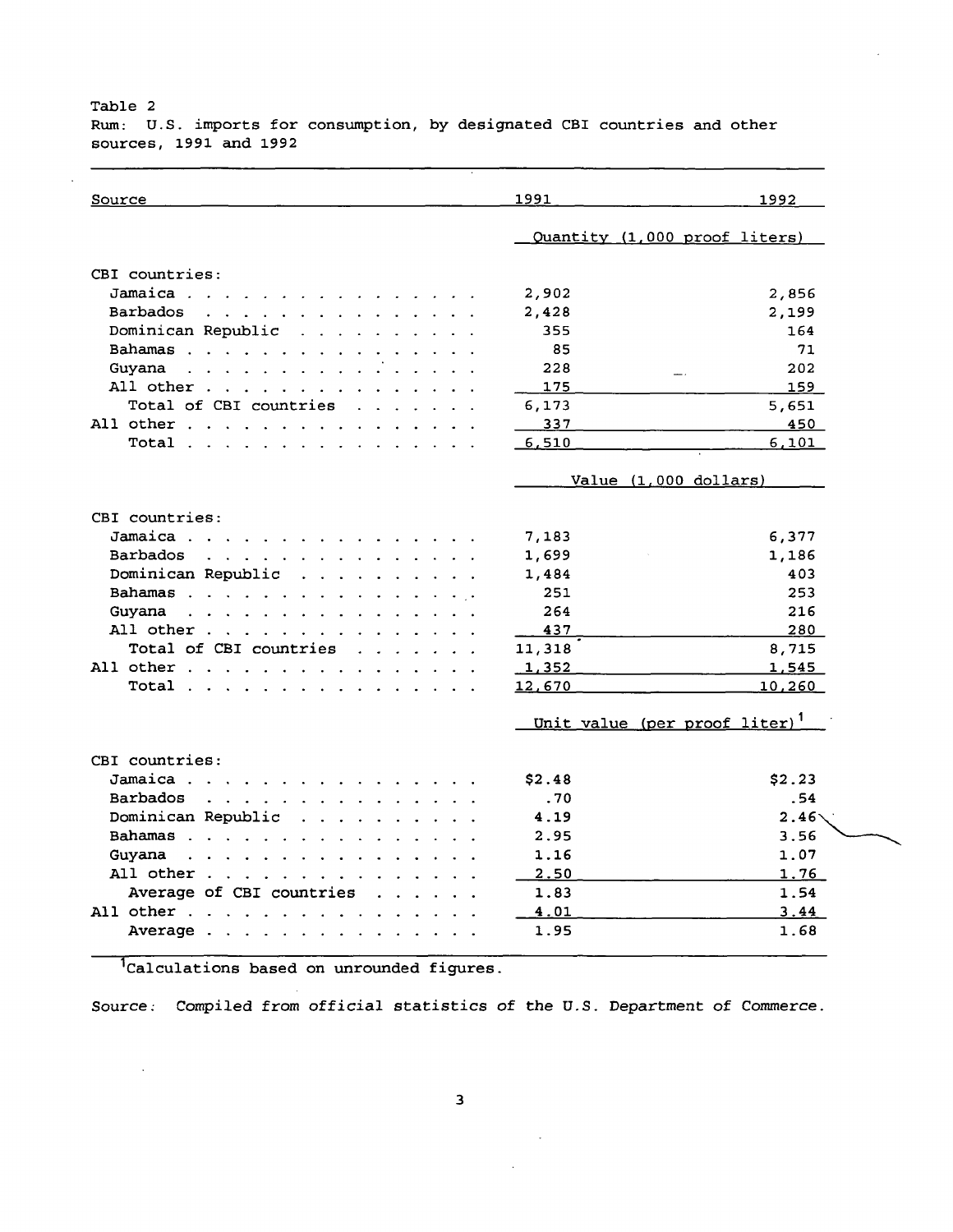Rum in containers each holding not over 4 liters: U.S. imports for consumption, by designated CBI countries and other sources, 1991 and 1992

| Source                                                                          | 1991   | 1992                                      |
|---------------------------------------------------------------------------------|--------|-------------------------------------------|
|                                                                                 |        | Quantity (1,000 proof liters)             |
| CBI countries:                                                                  |        |                                           |
| Jamaica                                                                         | 2,823  | 513                                       |
| Dominican Republic                                                              | 279    | 112                                       |
| Bahamas                                                                         | 85     | 71                                        |
| Trinidad and Tobago                                                             | 26     | 37                                        |
| Barbados                                                                        | 6      | 11                                        |
| All other                                                                       | 72     | 36                                        |
| Total of CBI countries<br>$\sim$                                                | 3,291  | 780                                       |
| All other                                                                       | 236    | 307                                       |
| Total $\ldots$                                                                  | 3,527  | 1,088                                     |
|                                                                                 |        | Value (1,000 dollars)                     |
| CBI countries:                                                                  |        |                                           |
| Jamaica                                                                         | 7,096  | 1,983                                     |
| Dominican Republic                                                              | 1,409  | 336                                       |
| Bahamas                                                                         | 251    | 253                                       |
| Trinidad and Tobago                                                             | 93     | 126                                       |
| Barbados<br>$\ddot{\phantom{a}}$                                                | 26     | 70                                        |
| All other                                                                       | 273    | 95                                        |
| Total of CBI countries                                                          | 9,148  | 2,863                                     |
| All other $\ldots$ , $\ldots$ , $\ldots$                                        | 1,231  | 1,357                                     |
| Total $\ldots$                                                                  | 10,379 | 4,221                                     |
|                                                                                 |        | Unit value (per proof liter) <sup>1</sup> |
| CBI countries:                                                                  |        |                                           |
| Jamaica                                                                         | \$2.51 | \$3.86                                    |
| Dominican Republic<br>$\mathbf{r}$ , $\mathbf{r}$ , $\mathbf{r}$ , $\mathbf{r}$ | 5.04   | 3.01                                      |
| Bahamas                                                                         | 2.95   | 3.56                                      |
| Trinidad and Tobago                                                             | 3.60   | 3.42                                      |
| Barbados<br>$\sim$                                                              | 4.21   | 6.18                                      |
| All other                                                                       | 3.78   | 2.62                                      |
| Average of CBI countries                                                        | 2.78   | 3.67                                      |
| All other $\ldots$ $\ldots$ $\ldots$ $\ldots$                                   | 5.21   | 4.42                                      |
| Average                                                                         | 2.94   | 3.88                                      |

<sup>1</sup>Calculations based on unrounded figures.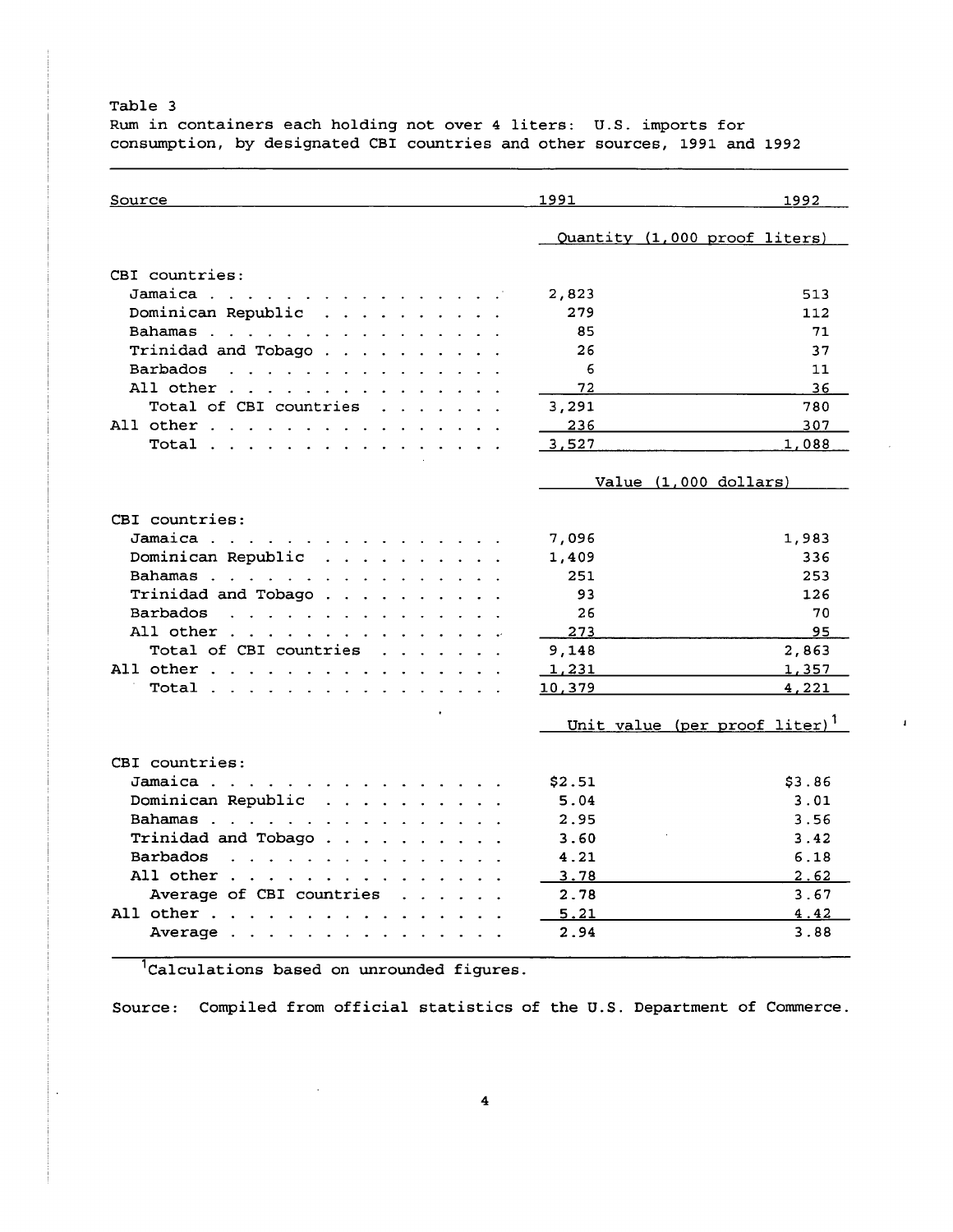Rum in containers each holding over 4 liters: U.S. imports for consumption, by designated CBI countries and other sources, 1991 and 1992

| Source                                                                                                                                                                                                                                                              | 1991        | 1992                                      |
|---------------------------------------------------------------------------------------------------------------------------------------------------------------------------------------------------------------------------------------------------------------------|-------------|-------------------------------------------|
|                                                                                                                                                                                                                                                                     |             |                                           |
|                                                                                                                                                                                                                                                                     |             | Quantity (1,000 proof liters)             |
|                                                                                                                                                                                                                                                                     |             |                                           |
| CBI countries:<br>Jamaica                                                                                                                                                                                                                                           | 79          | 2,343                                     |
|                                                                                                                                                                                                                                                                     |             |                                           |
| <b>Barbados</b><br>$\mathbf{1}$ and $\mathbf{1}$ and $\mathbf{1}$ and $\mathbf{1}$<br>$\mathbf{r}$<br>$\mathbf{r}$<br>$\sim$<br>$\Delta \sim 10^4$                                                                                                                  | 2,422       | 2,188                                     |
| Guyana<br>and the contract of the state of the state of the state of the state of the state of the state of the state of the state of the state of the state of the state of the state of the state of the state of the state of the sta<br>$\sim 100$ km s $^{-1}$ | 219         | 200                                       |
| Dominican Republic                                                                                                                                                                                                                                                  | 75          | 52                                        |
| Trinidad and Tobago                                                                                                                                                                                                                                                 | 73          | 88                                        |
| All other<br>$\mathbf{r}$                                                                                                                                                                                                                                           | 13          | $\Omega$                                  |
| Total of CBI countries                                                                                                                                                                                                                                              | 2,881       | 4,871                                     |
| All other<br>$\sim$                                                                                                                                                                                                                                                 | <u> 101</u> | 143                                       |
| Total $\ldots$                                                                                                                                                                                                                                                      | 2,982       | 5,013                                     |
|                                                                                                                                                                                                                                                                     |             | Value (1,000 dollars)                     |
| CBI countries:                                                                                                                                                                                                                                                      |             |                                           |
|                                                                                                                                                                                                                                                                     |             | 4,394                                     |
| Jamaica<br>Barbados                                                                                                                                                                                                                                                 | 87          |                                           |
| $\mathbf{r}$ , $\mathbf{r}$ , $\mathbf{r}$ , $\mathbf{r}$ , $\mathbf{r}$                                                                                                                                                                                            | 1,673       | 1,116                                     |
| Guyana                                                                                                                                                                                                                                                              | 230         | 210                                       |
| Dominican Republic<br>$\ddot{\phantom{a}}$<br>$\sim$<br>$\ddot{\phantom{a}}$                                                                                                                                                                                        | 75          | 67                                        |
| Trinidad and Tobago<br>$\ddot{\phantom{a}}$                                                                                                                                                                                                                         | 71          | 63                                        |
| All other                                                                                                                                                                                                                                                           | 34          | $\Omega$                                  |
| Total of CBI countries                                                                                                                                                                                                                                              | 2,170       | 5,850                                     |
| All other                                                                                                                                                                                                                                                           | 121         | 188                                       |
| Total<br>$\sim$                                                                                                                                                                                                                                                     | 2,291       | 6,039                                     |
|                                                                                                                                                                                                                                                                     |             | Unit value (per proof liter) <sup>1</sup> |
| CBI countries:                                                                                                                                                                                                                                                      |             |                                           |
| Jamaica                                                                                                                                                                                                                                                             | \$1.10      | \$1.88                                    |
|                                                                                                                                                                                                                                                                     | 0.69        | .51                                       |
| Barbados                                                                                                                                                                                                                                                            |             |                                           |
| Guyana<br>the contract of the contract of the contract of                                                                                                                                                                                                           | 1.05        | 1.05                                      |
| Dominican Republic                                                                                                                                                                                                                                                  | 1.00        | 1.29                                      |
| Trinidad and Tobago<br>$\sim$ $\sim$                                                                                                                                                                                                                                | .97         | .71                                       |
| All other<br>$\sim$                                                                                                                                                                                                                                                 | 2.63        | $\sim$                                    |
| Average of CBI countries                                                                                                                                                                                                                                            | .75         | 1.20                                      |
| All other.<br>$\cdot$                                                                                                                                                                                                                                               | 1.20        | 1.32                                      |
| Average $\ldots$ $\ldots$ $\ldots$ $\ldots$                                                                                                                                                                                                                         | .77         | 1.20                                      |

<sup>1</sup>Calculations based on unrounded figures.

Source: Compiled from official statistics of the U.S. Department of Commerce.

 $\sim$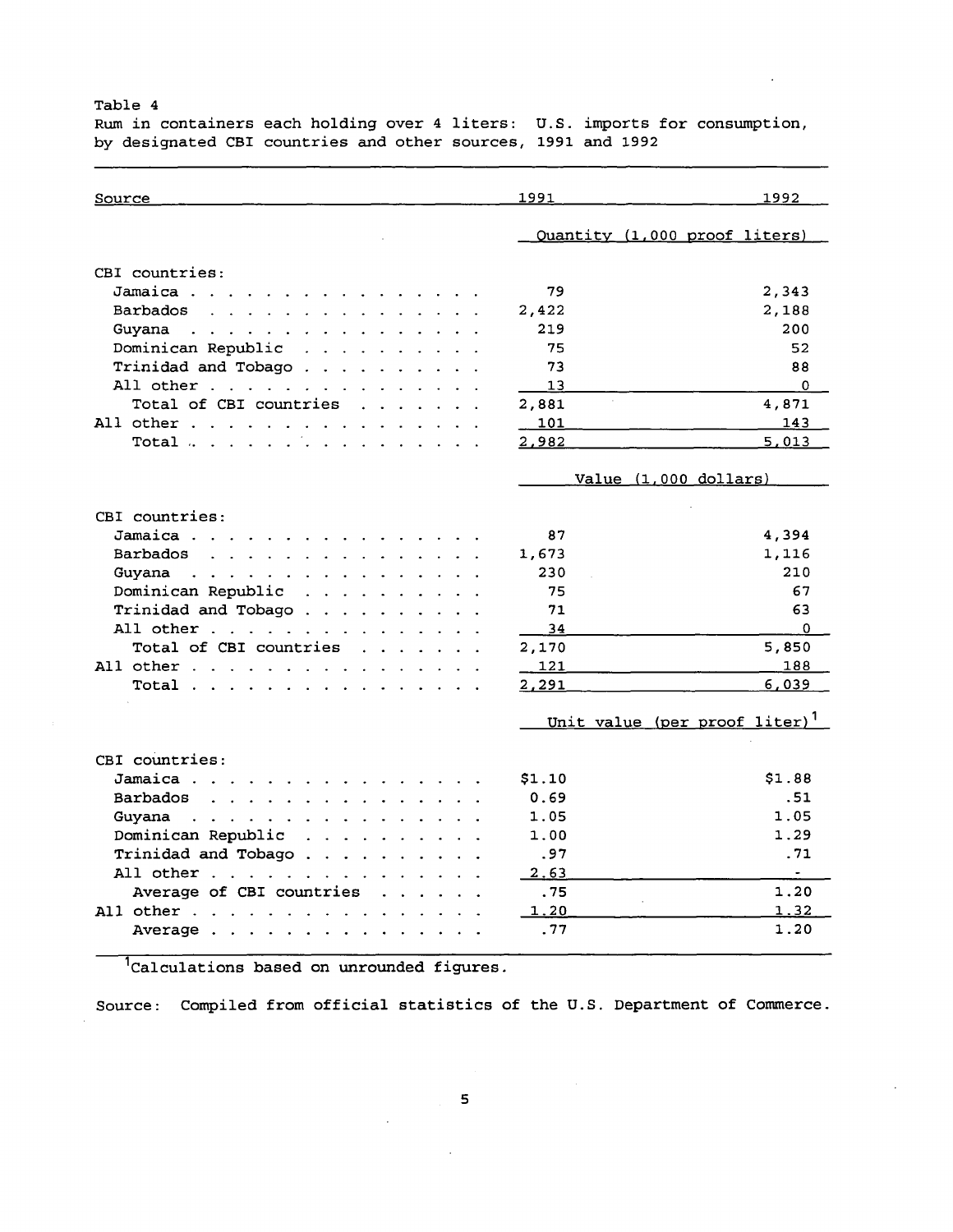Rum in containers each holding over 4 liters, valued at not over 53 cents per proof liter: U.S. imports for consumption, by designated CBI countries and other sources, 1991 and 1992

| Source                                                                                                                                                                                                    | 1991                                      | 1992     |
|-----------------------------------------------------------------------------------------------------------------------------------------------------------------------------------------------------------|-------------------------------------------|----------|
|                                                                                                                                                                                                           | Quantity (1,000 proof liters)             |          |
| CBI countries:                                                                                                                                                                                            |                                           |          |
| <b>Barbados</b><br>.                                                                                                                                                                                      | 1,742                                     | 1,911    |
| Dominican Republic                                                                                                                                                                                        | $\Omega$                                  | 29       |
| All other                                                                                                                                                                                                 |                                           | $\Omega$ |
| Total of CBI countries<br>$\mathbf{L} = \mathbf{L} \times \mathbf{L} = \mathbf{L} \times \mathbf{L} = \mathbf{L} \times \mathbf{L}$                                                                       | 1,744                                     | 1,941    |
| All other                                                                                                                                                                                                 | $\Omega$                                  | 44       |
| Total                                                                                                                                                                                                     | 1,744                                     | 1,984    |
|                                                                                                                                                                                                           | Value (1,000 dollars)                     |          |
| CBI countries:                                                                                                                                                                                            |                                           |          |
| Barbados<br>$\frac{1}{2}$ , $\frac{1}{2}$ , $\frac{1}{2}$ , $\frac{1}{2}$ , $\frac{1}{2}$ , $\frac{1}{2}$ , $\frac{1}{2}$ , $\frac{1}{2}$ , $\frac{1}{2}$ , $\frac{1}{2}$ , $\frac{1}{2}$ , $\frac{1}{2}$ | 640                                       | 662      |
| Dominican Republic                                                                                                                                                                                        | O                                         | 15       |
| All other                                                                                                                                                                                                 | 1                                         | 0        |
| Total of CBI countries                                                                                                                                                                                    | 641                                       | 677      |
| All other $\ldots$ $\ldots$ $\ldots$ $\ldots$                                                                                                                                                             | $\Omega$                                  | 20       |
| Total                                                                                                                                                                                                     | 641                                       | 697      |
|                                                                                                                                                                                                           | Unit value (per proof liter) <sup>1</sup> |          |
| CBI countries:                                                                                                                                                                                            |                                           |          |
| Barbados<br>$\frac{1}{2}$                                                                                                                                                                                 | \$0.37                                    | \$0.35   |
| Dominican Republic                                                                                                                                                                                        |                                           | .51      |
| All other                                                                                                                                                                                                 | .37                                       |          |
| Average of CBI countries<br>$\mathbf{r}$ , $\mathbf{r}$ , $\mathbf{r}$ , $\mathbf{r}$                                                                                                                     | .37                                       | .35      |
| All other                                                                                                                                                                                                 | $\sim$ $-$                                | .46      |
| Average                                                                                                                                                                                                   | .37                                       | .35      |

<sup>1</sup>Calculations based on unrounded figures.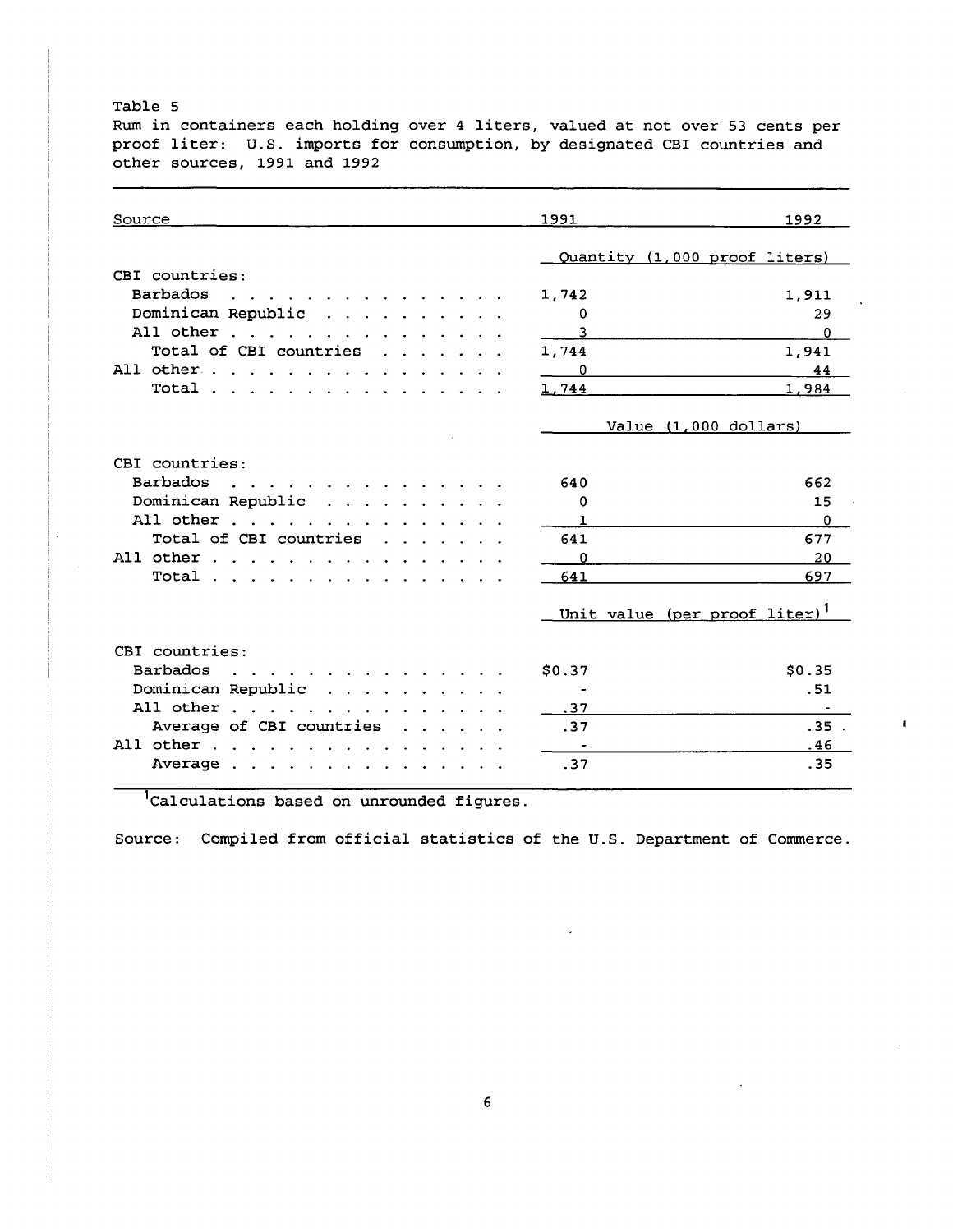Table 6 Rum in containers each holding over 4 liters, valued at over 53 cents but not over 92 cents per proof liter: U.S. imports for consumption, by designated CBI countries and other sources, 1991 and 1992

| Source                                                                                                            | 1991   | 1992                                      |
|-------------------------------------------------------------------------------------------------------------------|--------|-------------------------------------------|
|                                                                                                                   |        | Quantity (1,000 proof liters)             |
| CBI countries:                                                                                                    |        |                                           |
| Jamaica                                                                                                           | 63     | 132                                       |
| Trinidad and Tobago                                                                                               | 41     | 88                                        |
| Barbados                                                                                                          | 25     | 67                                        |
| All other                                                                                                         | 50     | 0                                         |
| Total of CBI countries<br>$\mathbf{r}$ , $\mathbf{r}$ , $\mathbf{r}$ , $\mathbf{r}$ , $\mathbf{r}$ , $\mathbf{r}$ | 179    | 288                                       |
| All other                                                                                                         | 30     | $\Omega$                                  |
| Total                                                                                                             | 210    | 288                                       |
|                                                                                                                   |        | Value (1,000 dollars)                     |
| CBI countries:                                                                                                    |        |                                           |
| Jamaica                                                                                                           | 51     | 100                                       |
| Trinidad and Tobago                                                                                               | 29     | 63                                        |
| Barbados                                                                                                          | 17     | 52                                        |
| All other $\ldots$                                                                                                | 30     | $\Omega$                                  |
| Total of CBI countries                                                                                            | 127    | 215                                       |
| All other $\ldots$                                                                                                | 21     | 0                                         |
| Total                                                                                                             | 148    | 215                                       |
|                                                                                                                   |        | Unit value (per proof liter) <sup>1</sup> |
| CBI countries:                                                                                                    |        |                                           |
| Jamaica                                                                                                           | \$0.81 | \$0.76                                    |
| Trinidad and Tobago                                                                                               | .70    | .71                                       |
| Barbados                                                                                                          | . 68   | .78                                       |
| All other                                                                                                         | .60    |                                           |
| Average of CBI countries                                                                                          | .71    | . 75                                      |
| All other                                                                                                         | .69    | $\overline{\phantom{a}}$                  |
| Average                                                                                                           | .70    | . 75                                      |
|                                                                                                                   |        |                                           |

<sup>1</sup>Calculations based on unrounded figures.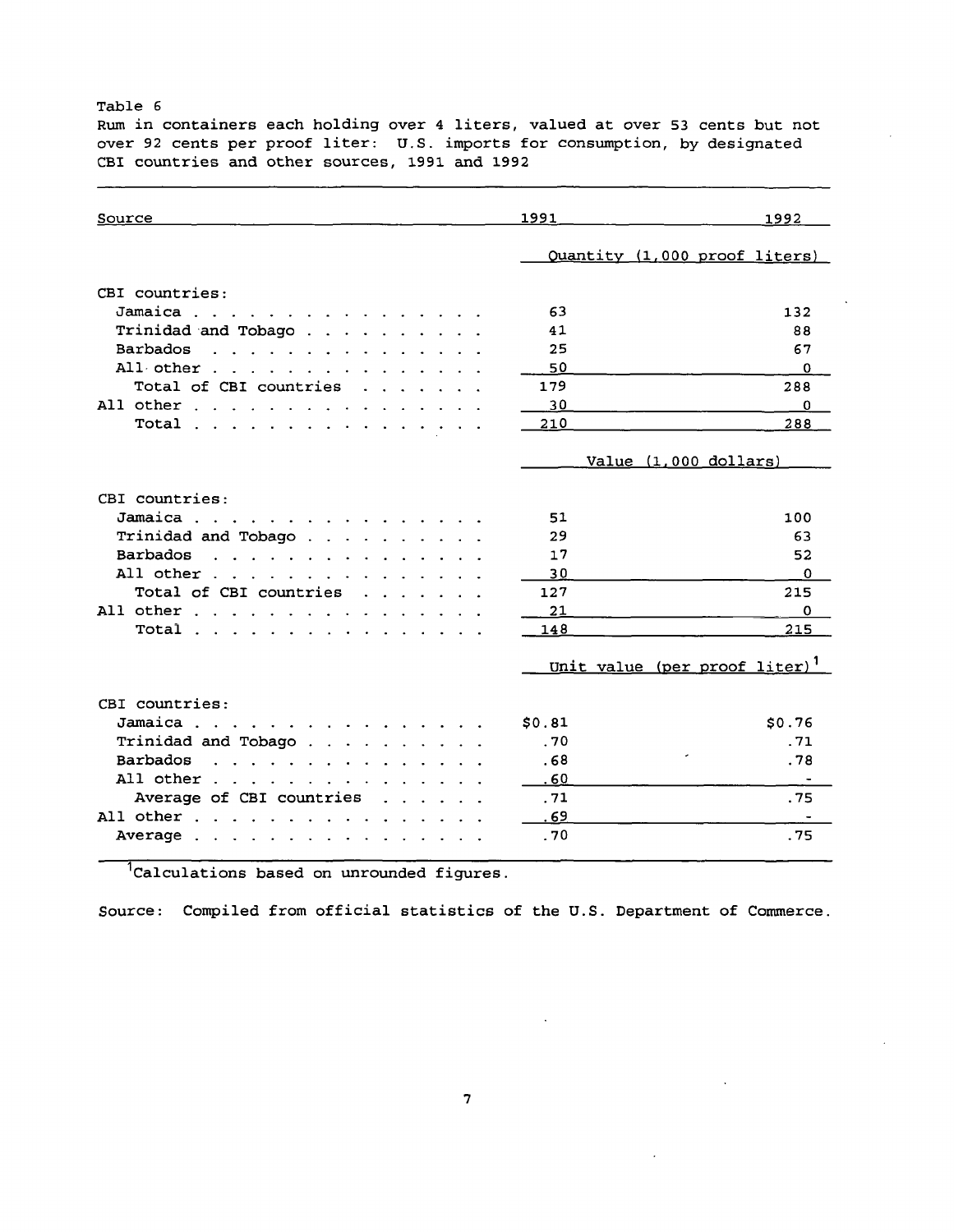Rum in containers each holding over 4 liters, valued at over 92 cents per proof liter: U.S. imports for consumption, by designated CBI countries and other sources, 1991 and 1992

| Source                                                                                                                                                                                                    | 1991   | 1992                                      |
|-----------------------------------------------------------------------------------------------------------------------------------------------------------------------------------------------------------|--------|-------------------------------------------|
|                                                                                                                                                                                                           |        | Quantity (1,000 proof liters)             |
| CBI countries:                                                                                                                                                                                            |        |                                           |
| Jamaica                                                                                                                                                                                                   | 17     | 2,211                                     |
| <b>Barbados</b><br>$\cdot$ $\cdot$ $\cdot$ $\cdot$ $\cdot$ $\cdot$                                                                                                                                        | 655    | 210                                       |
| Guyana<br>$\begin{array}{cccccccccccccc} \bullet & \bullet & \bullet & \bullet & \bullet & \bullet & \bullet & \bullet & \bullet & \bullet & \bullet \end{array}$                                         | 219    | 200                                       |
| Dominican Republic<br>$\mathbf{1}^{\prime}$ , $\mathbf{1}^{\prime}$ , $\mathbf{1}^{\prime}$                                                                                                               | 25     | 23                                        |
| All other                                                                                                                                                                                                 | 42     | $\Omega$                                  |
| Total of CBI countries                                                                                                                                                                                    | 958    | 2,643                                     |
| All other                                                                                                                                                                                                 | 70     | 99                                        |
| Total<br>$\mathbf{L} = \mathbf{L} \times \mathbf{L}$                                                                                                                                                      | 1,028  | 2,742                                     |
|                                                                                                                                                                                                           |        | Value (1,000 dollars)                     |
| CBI countries:                                                                                                                                                                                            |        |                                           |
| Jamaica                                                                                                                                                                                                   | 36     | 4,294                                     |
| Barbados<br>$\frac{1}{2}$ , $\frac{1}{2}$ , $\frac{1}{2}$ , $\frac{1}{2}$ , $\frac{1}{2}$ , $\frac{1}{2}$ , $\frac{1}{2}$ , $\frac{1}{2}$ , $\frac{1}{2}$ , $\frac{1}{2}$ , $\frac{1}{2}$ , $\frac{1}{2}$ | 1,016  | 402                                       |
| Guyana<br>$\frac{1}{2}$                                                                                                                                                                                   | 230    | 210                                       |
| Dominican Republic<br>$\mathbf{L}$ and $\mathbf{L}$ and $\mathbf{L}$<br>$\sim$ $\sim$ $\sim$ $\sim$                                                                                                       | 44     | 52                                        |
| All other                                                                                                                                                                                                 | 76     | O                                         |
| Total of CBI countries<br>$\sim$<br>$\ddot{\phantom{a}}$<br>$\ddot{\phantom{a}}$                                                                                                                          | 1,402  | 4,958<br>ä.                               |
| All other<br>$\sim$ $\sim$ $\sim$                                                                                                                                                                         | 100    | 168                                       |
| Total                                                                                                                                                                                                     | 1,501  | 5,126                                     |
|                                                                                                                                                                                                           |        | Unit value (per proof liter) <sup>1</sup> |
| CBI countries:                                                                                                                                                                                            |        |                                           |
| Jamaica                                                                                                                                                                                                   | \$2.17 | \$1.94                                    |
| Barbados<br>.                                                                                                                                                                                             | 1.55   | 1.92                                      |
| Guyana<br>$\sim$                                                                                                                                                                                          | 1.05   | 1.05                                      |
| Dominican Republic<br>$\cdots$                                                                                                                                                                            | 1.78   | 2.27                                      |
| All other                                                                                                                                                                                                 | 1.80   |                                           |
| Average of CBI countries                                                                                                                                                                                  | 1.46   | 1.88                                      |
| All other                                                                                                                                                                                                 | 1.42   | 1.70                                      |
| Average                                                                                                                                                                                                   | 1.46   | 1.87                                      |

<sup>1</sup>Calculations based on unrounded figures.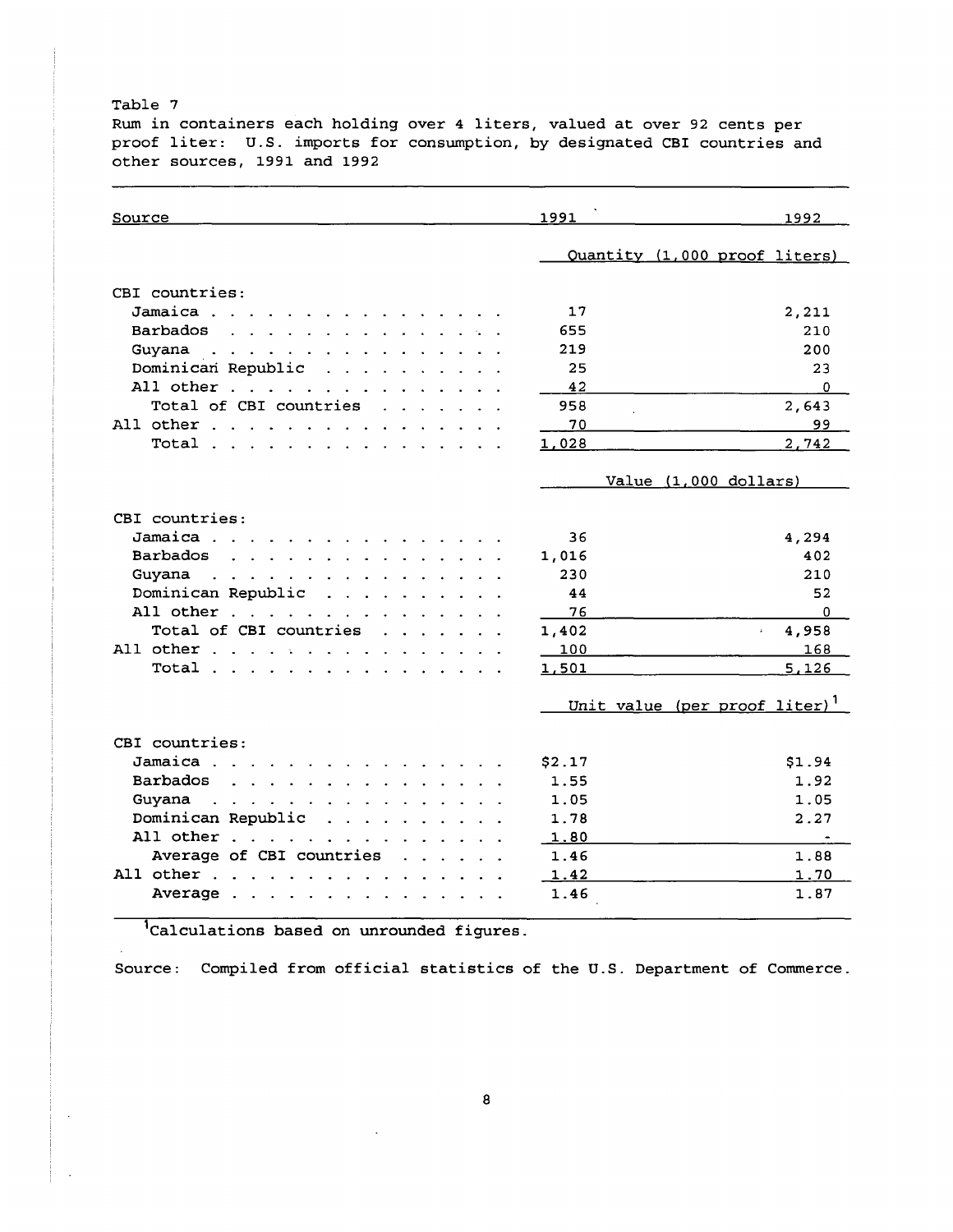$\bar{Y}$ 

Rum: U.S. exports of domestic merchandise, by principal markets, 1991 and 1992

| Market                                        | 1991                                      |        |
|-----------------------------------------------|-------------------------------------------|--------|
|                                               |                                           | 1992   |
|                                               | Quantity (1,000 proof liters)             |        |
|                                               |                                           |        |
| Mexico<br>.                                   | 2,288                                     | 3,697  |
| Canada<br>.                                   | 2,393                                     | 3,132  |
| Netherlands Antilles                          | 1,314                                     | 1,296  |
| Germany                                       | 589                                       | 662    |
| Ecuador                                       | 407                                       | 654    |
| Cayman Islands                                | 376                                       | 432    |
| Netherlands                                   | 0                                         | 445    |
| Japan                                         | 202                                       | 445    |
| Chile                                         | 282                                       | 359    |
| United Kingdom                                | 178                                       | 409    |
| All other                                     | 1,652                                     | 1,405  |
| Total                                         | 9,682                                     | 12,936 |
|                                               |                                           |        |
|                                               | Value (1,000 dollars)                     |        |
|                                               |                                           |        |
| Mexico<br>.                                   | 1,923                                     | 3,699  |
| Canada                                        | 1,719                                     | 2,215  |
| Netherlands Antilles                          | 1,407                                     | 1,299  |
| Germany                                       | 704                                       | 856    |
| Ecuador                                       | 332                                       | 584    |
| Cayman Islands                                | 403                                       | 463    |
| Netherlands $\ldots$                          | 0                                         | 454    |
| Japan                                         | 227                                       | 423    |
| Chile                                         | 302                                       | 409    |
| United Kingdom                                | 190                                       | 366    |
| All other                                     | 1,656                                     | 1,408  |
| Total                                         | 8,862                                     | 12,176 |
|                                               |                                           |        |
|                                               | Unit value (per proof liter) <sup>1</sup> |        |
|                                               |                                           |        |
| Mexico<br>.                                   | \$0.84                                    | 1.00   |
| Canada<br>.                                   | .72                                       | .71    |
| Netherlands Antilles                          | 1.07                                      | 1.00   |
| Germany $\ldots$ $\ldots$ $\ldots$            | 1.19                                      | 1.29   |
| Ecuador                                       | .81                                       | .89    |
| Cayman Islands                                | 1.07                                      | 1.07   |
| Netherlands $\ldots$                          | $\mathbf 0$                               | 1.02   |
| $Japan \dots \dots \dots$<br>$\sim$<br>$\sim$ | 1.12                                      | .95    |
| $\text{ Chile}$<br>$\sim$<br>$\sim$           | 1.07                                      | 1.14   |
| United Kingdom                                | 1.07                                      | .89    |
| All other                                     | 1.00                                      | 1.00   |
| Average                                       | .92                                       | .94    |
|                                               |                                           |        |

Calculations based on unrounded figures.

Source: Compiled from official statistics of the U.S. Department of Commerce.

 $\star$